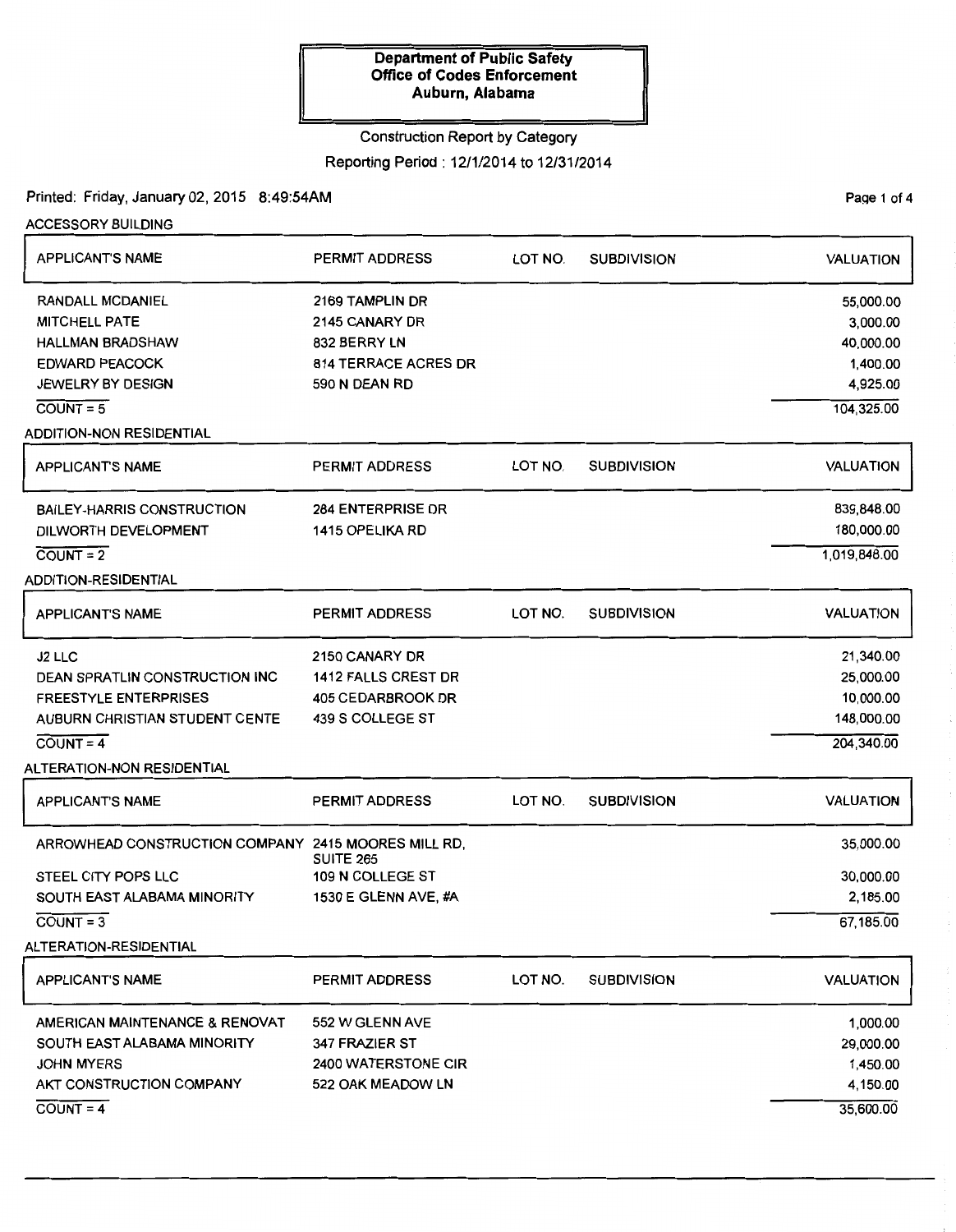# Construction Report by Category

Reporting Period: 12/1/2014 to 12/31/2014

Page 2 of 4

Printed: Friday, January 02, 2015 8:49:54AM

AMUSEMENT/SOCIAURECREATIONAL

| <b>APPLICANT'S NAME</b>                                                                                                                                                                                       | <b>PERMIT ADDRESS</b>                                                                                                                             | LOT NO.    | <b>SUBDIVISION</b>                                           | <b>VALUATION</b>                                                                    |
|---------------------------------------------------------------------------------------------------------------------------------------------------------------------------------------------------------------|---------------------------------------------------------------------------------------------------------------------------------------------------|------------|--------------------------------------------------------------|-------------------------------------------------------------------------------------|
| SOUTHEAST POOL BUILDERS<br>$COUNT = 1$<br>ROOFING-RESIDENTIAL                                                                                                                                                 | <b>426 NOTTINGHAM DR</b>                                                                                                                          |            |                                                              | 20,000.00<br>20,000.00                                                              |
| <b>APPLICANT'S NAME</b>                                                                                                                                                                                       | <b>PERMIT ADDRESS</b>                                                                                                                             | LOT NO.    | <b>SUBDIVISION</b>                                           | <b>VALUATION</b>                                                                    |
| <b>SUPERIOR ROOFING</b><br><b>SUPERIOR ROOFING</b><br><b>SUPERIOR ROOFING</b><br><b>SUPERIOR ROOFING</b><br><b>SUPERIOR ROOFING</b><br><b>SUPERIOR ROOFING</b><br>$COUNT = 6$<br>SINGLE FAMILY HOUSE-ATTACHED | <b>1005 S DEAN RD</b><br>878 CAHABA DR<br><b>1789 BROOKHAVEN CT</b><br>351 E GLENN AVE<br><b>1405 E UNIVERSITY DR</b><br><b>1193 NORTHLAKE DR</b> |            |                                                              | 7,995.00<br>5,035.00<br>11,138.00<br>21,000.00<br>8,550.00<br>6,905.00<br>60,623.00 |
| <b>APPLICANT'S NAME</b>                                                                                                                                                                                       | <b>PERMIT ADDRESS</b>                                                                                                                             | LOT NO.    | <b>SUBDIVISION</b>                                           | <b>VALUATION</b>                                                                    |
| <b>HOMESTEAD RESIDENTIAL</b><br><b>HOMESTEAD RESIDENTIAL</b><br>$COUNT = 2$                                                                                                                                   | <b>1683 EASTON CT</b><br><b>1687 EASTON CT</b>                                                                                                    | 18A<br>19A | <b>EAST LAKE SUBDIVISION</b><br><b>EAST LAKE SUBDIVISION</b> | 261,540.81<br>263,377.16<br>524,917.97                                              |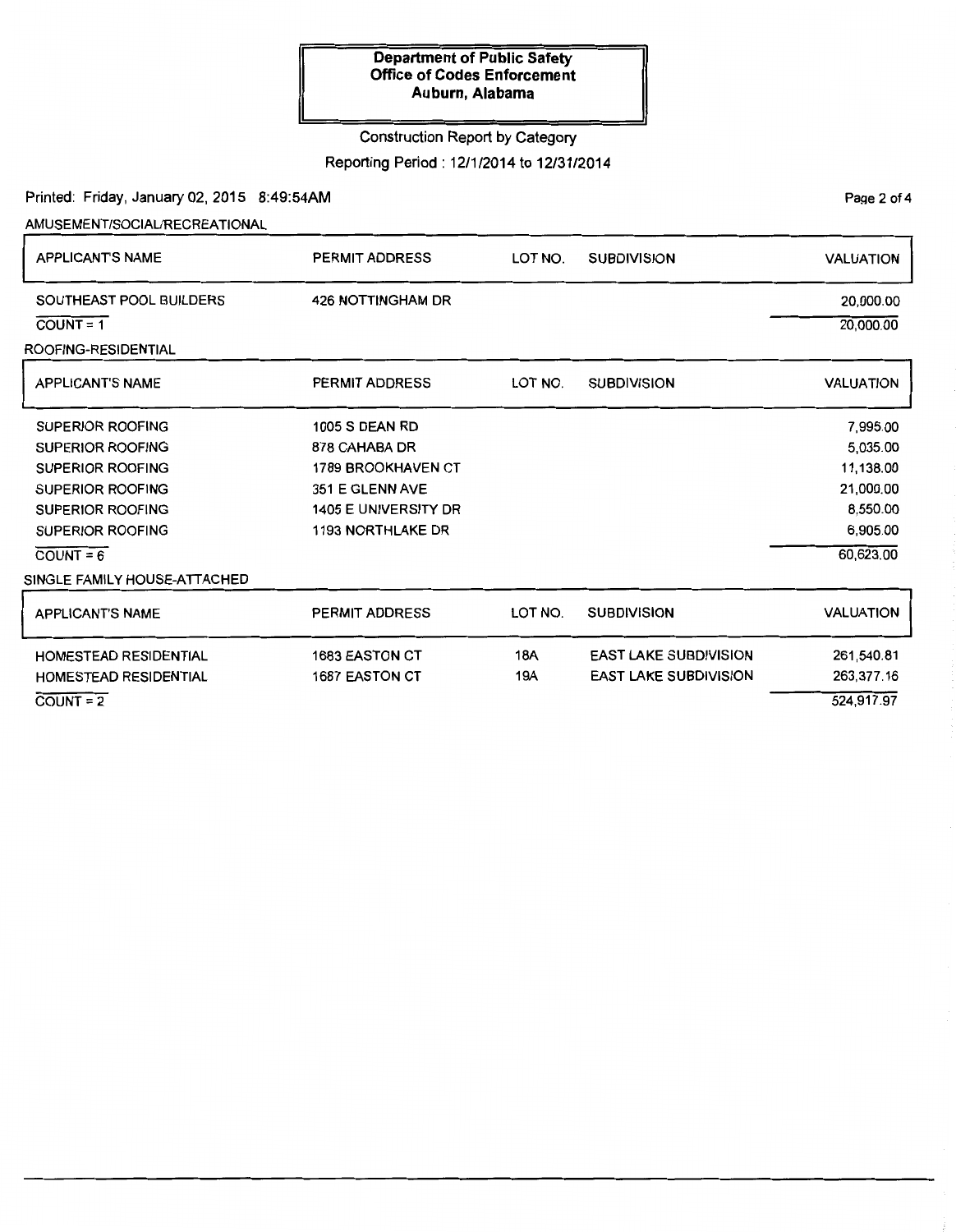# Construction Report by Category

Reporting Period: 12/1/2014 to 12/31/2014

## Printed: Friday, January 02, 2015 8:49:54AM

## SINGLE FAMILY HOUSE-DETACHED

| <b>APPLICANT'S NAME</b>               | <b>PERMIT ADDRESS</b>      | LOT NO.        | <b>SUBDIVISION</b>           | <b>VALUATION</b> |
|---------------------------------------|----------------------------|----------------|------------------------------|------------------|
| <b>GEORDAN COMMUNITIES</b>            | 2298 TUSCANY PL            | 23             | <b>TIVOLI</b>                | 404,176.20       |
| <b>HUFHAM FARRIS CONSTRUCTION</b>     | 2717 HAMILTON RD           | 1B1            | <b>HAMILTON WOODS</b>        | 4,000,000.00     |
| <b>DEAN SPRATLIN CONSTRUCTION INC</b> | <b>1434 FALLS CREST DR</b> | 112            | YARBROUGH FARMS              | 371,306.00       |
| <b>HOMESTEAD RESIDENTIAL</b>          | <b>1828 SEAGRAVE CT</b>    | 658            | <b>CAMDEN RIDGE</b>          | 273,736.75       |
| HOMESTEAD RESIDENTIAL                 | <b>1823 PARSONS CIR</b>    | 734            | <b>CAMDEN RIDGE</b>          | 308,011.13       |
| <b>STONE MARTIN BUILDERS</b>          | 619 DEER RUN RD            | 172            | <b>LUNDY CHASE</b>           | 224,867.79       |
| <b>GEORDAN COMMUNITIES</b>            | 302 QUARRY PL              | 94             | <b>STONEWOOD FARMS</b>       | 317,623.80       |
| <b>GEORDAN COMMUNITIES</b>            | 4145 WIMBERLY RD           | 8              | <b>WIMBERLY STATION</b>      | 263,451.54       |
| POLO CONSTRUCTION CO, LLC             | 1675 MARIE LOOP            | 36             | <b>EAST LAKE SUBDIVISION</b> | 359,237.20       |
| DILWORTH DEVELOPMENT                  | 911 ANDREWS AVE            | 207            | YARBROUGH FARMS - THE PARC   | 273,980.12       |
| <b>HARRIS DOYLE HOMES</b>             | <b>1348 SOUTHRIDGE CT</b>  | 33             | <b>CYPRESS POINT</b>         | 323,918.92       |
| <b>GEORDAN COMMUNITIES</b>            | <b>162 CASTELLO CIR</b>    | 6B             | <b>TIVOLI</b>                | 267,707.00       |
| <b>GEORDAN COMMUNITIES</b>            | <b>148 VINCI WAY</b>       | 3b             | <b>TIVOLI</b>                | 256,568.27       |
| <b>MICHAEL A MONK</b>                 | <b>1411 MCCURRY LN</b>     | 13             | <b>MCCURRY HILLS</b>         | 555,406.57       |
| <b>EASTBROOK HOMES</b>                | 2019 SEQUOIA DR            | 106            | <b>PRESERVE</b>              | 281,340.00       |
| <b>LARRY R BAILEY CONST</b>           | 349 PAYNE ST               | 12             | <b>SAMFORD</b>               | 465,319.53       |
| <b>SIMS &amp; COMPANY LLC</b>         | <b>479 MERIMONT BLVD</b>   | 479            | <b>ASHETON LAKES</b>         | 276,824.50       |
| <b>SIMS &amp; COMPANY LLC</b>         | 2042 LAMB LN               | 25             | <b>ASHETON LAKES</b>         | 276,824.50       |
| <b>GRAYHAWK HOMES INC</b>             | 1978 PRESERVE DR           | 53             | <b>PRESERVE</b>              | 448,793.75       |
| <b>HOLLAND HOMES INC.</b>             | <b>1700 MUIR DR</b>        | 53             | <b>STONE CREEK</b>           | 247,062.87       |
| <b>MICHAEL A MONK</b>                 | 1690 GLENDALE CT           | 83             | <b>EAST LAKE SUBDIVISION</b> | 412,562.61       |
| RIDGE CREST PROPERTIES LLC            | 628 ANDERS CT              | 16             | SAUGAHATCHEE PINES           | 212,096.13       |
| RIDGE CREST PROPERTIES LLC            | 1601 OVERHILL CT           | 22             | <b>HIGHLANDS</b>             | 231,753.16       |
| HOMEWORKS OF ALABAMA INC              | 2226 N DONAHUE DR          | 61             | <b>OAK GROVE</b>             | 274,674.52       |
| <b>EDGAR HUGHSTON BUILDER INC.</b>    | 2195 MORGAN DR             | 105            | <b>MORGAN WOODS</b>          | 287,993.33       |
| DILWORTH DEVELOPMENT                  | 1657 MARIE LOOP            | 39             | <b>EAST LAKE SUBDIVISION</b> | 283,006.59       |
| <b>GEORDAN COMMUNITIES</b>            | <b>158 CASTELLO CIR</b>    | 6A             | <b>TIVOLI</b>                | 263,349.59       |
| DILWORTH DEVELOPMENT                  | 2230 EAST LAKE BLVD        | 7              | <b>EAST LAKE SUBDIVISION</b> | 315,695.84       |
| <b>STONE MARTIN BUILDERS</b>          | 693 BANBURY ST             | 83             | <b>COTSWOLDS</b>             | 302,292.47       |
| <b>GEORDAN COMMUNITIES</b>            | 730 PETRIE RD              | $\overline{7}$ | <b>CARY WOODS</b>            | 315,410.60       |
| <b>STONE MARTIN BUILDERS</b>          | 2443 DEER RUN CT           | 169            | <b>LUNDY CHASE</b>           | 171,038.79       |
| STONE MARTIN BUILDERS                 | 647 DEER RUN RD            | 181            | <b>LUNDY CHASE</b>           | 203,506.71       |
| $COUNT = 32$                          |                            |                |                              | 13,469,536.78    |
| <b>STORE/CUSTOMER SERVICE</b>         |                            |                |                              |                  |
| <b>APPLICANT'S NAME</b>               | <b>PERMIT ADDRESS</b>      | LOT NO.        | <b>SUBDIVISION</b>           | <b>VALUATION</b> |
| DONALD H ALLEN DEVELOPMENT INC        | 2059 S COLLEGE             |                |                              | 216,000.00       |

 $COUNT = 1$ 

Page 3 of 4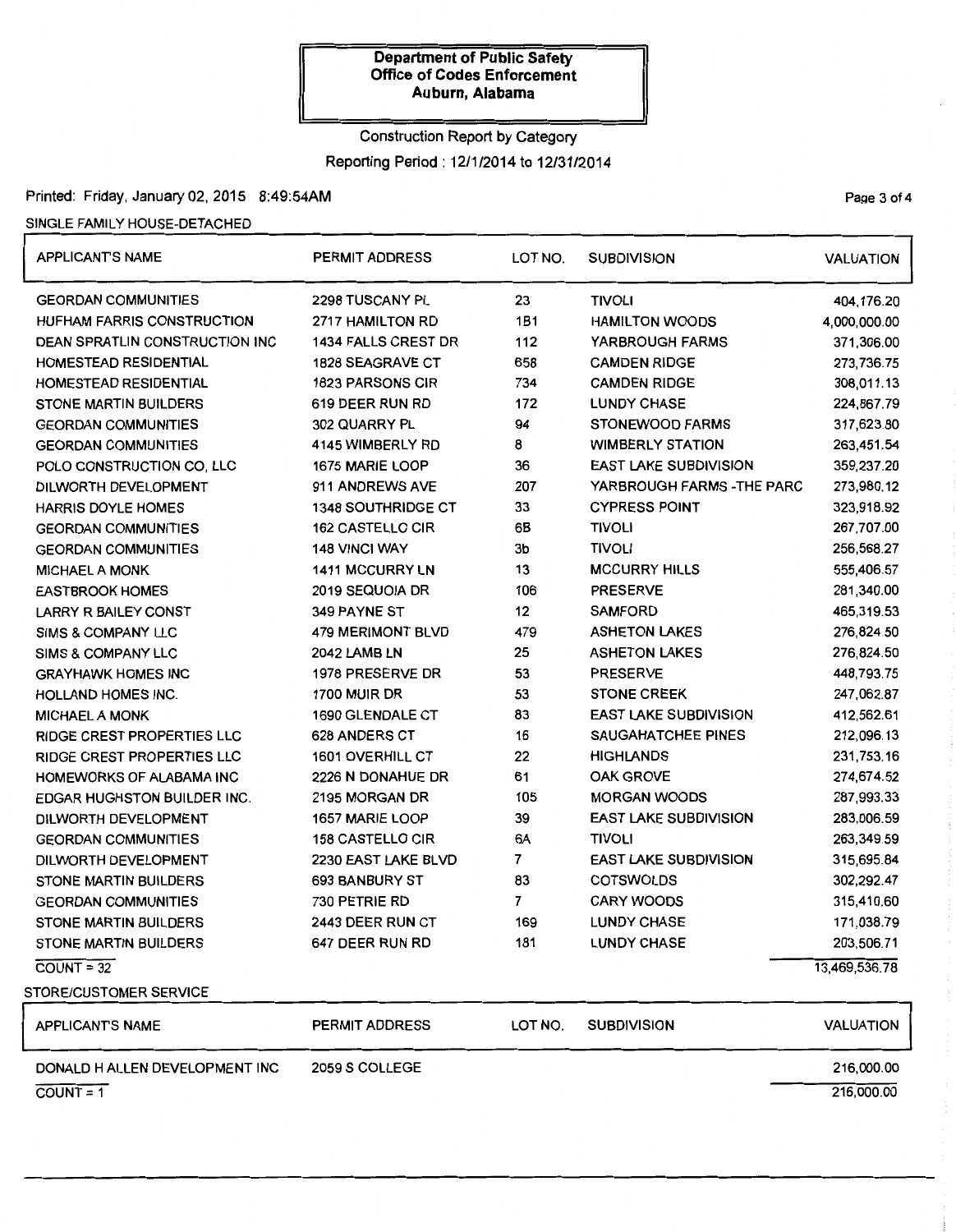Construction Report by Category

Reporting Period: 12/1/2014 to 12/31/2014

Printed: Friday, January 02, 2015 8:49:54AM

STRUCTURE OTHER THAN BUILDING

| <b>APPLICANT'S NAME</b>           | <b>PERMIT ADDRESS</b> | LOT NO. | <b>SUBDIVISION</b>       | <b>VALUATION</b> |
|-----------------------------------|-----------------------|---------|--------------------------|------------------|
| E & J CONSTRUCTION<br>$COUNT = 1$ | 348 DENSON DR         |         |                          | 600.00<br>600.00 |
| TOTAL COUNT = $61$                |                       |         | <b>TOTAL VALUATION =</b> | 15,722,975.75    |

Alm Anuls

Page 4 of 4